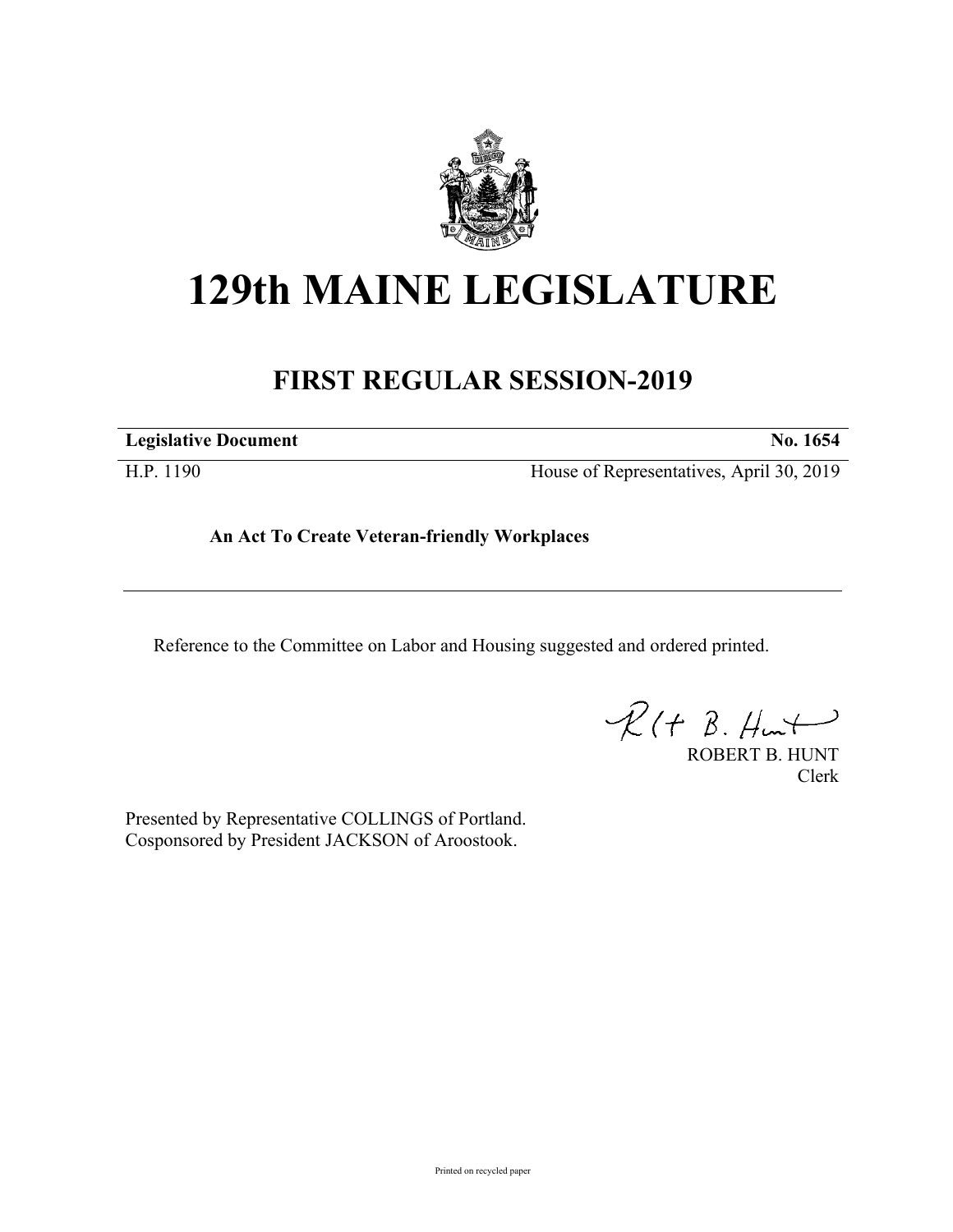| $\mathbf{1}$                                                                                                                                         | Be it enacted by the People of the State of Maine as follows:                                                                                                                                                                                                                                                                                                                                                                                                                                                                                                                                                                                                                                                                                                                                                                                                                                                                                                                                                                                                                                                                                                                                                                                                                                                                                                                                                                                                                                                                                                                                                                                                                                                                                                                                                                                                                                          |
|------------------------------------------------------------------------------------------------------------------------------------------------------|--------------------------------------------------------------------------------------------------------------------------------------------------------------------------------------------------------------------------------------------------------------------------------------------------------------------------------------------------------------------------------------------------------------------------------------------------------------------------------------------------------------------------------------------------------------------------------------------------------------------------------------------------------------------------------------------------------------------------------------------------------------------------------------------------------------------------------------------------------------------------------------------------------------------------------------------------------------------------------------------------------------------------------------------------------------------------------------------------------------------------------------------------------------------------------------------------------------------------------------------------------------------------------------------------------------------------------------------------------------------------------------------------------------------------------------------------------------------------------------------------------------------------------------------------------------------------------------------------------------------------------------------------------------------------------------------------------------------------------------------------------------------------------------------------------------------------------------------------------------------------------------------------------|
| $\overline{2}$                                                                                                                                       | Sec. 1. 26 MRSA §637 is enacted to read:                                                                                                                                                                                                                                                                                                                                                                                                                                                                                                                                                                                                                                                                                                                                                                                                                                                                                                                                                                                                                                                                                                                                                                                                                                                                                                                                                                                                                                                                                                                                                                                                                                                                                                                                                                                                                                                               |
| 3                                                                                                                                                    | §637. Leave for appointments for veterans                                                                                                                                                                                                                                                                                                                                                                                                                                                                                                                                                                                                                                                                                                                                                                                                                                                                                                                                                                                                                                                                                                                                                                                                                                                                                                                                                                                                                                                                                                                                                                                                                                                                                                                                                                                                                                                              |
| 4<br>5                                                                                                                                               | 1. Definitions. As used in this section, unless the context otherwise indicates, the<br>following terms have the following meanings.                                                                                                                                                                                                                                                                                                                                                                                                                                                                                                                                                                                                                                                                                                                                                                                                                                                                                                                                                                                                                                                                                                                                                                                                                                                                                                                                                                                                                                                                                                                                                                                                                                                                                                                                                                   |
| 6                                                                                                                                                    | A. "Employer" means a public or private employer.                                                                                                                                                                                                                                                                                                                                                                                                                                                                                                                                                                                                                                                                                                                                                                                                                                                                                                                                                                                                                                                                                                                                                                                                                                                                                                                                                                                                                                                                                                                                                                                                                                                                                                                                                                                                                                                      |
| 7                                                                                                                                                    | B. "Paid leave" has the same meaning as in section 636, subsection 1, paragraph C.                                                                                                                                                                                                                                                                                                                                                                                                                                                                                                                                                                                                                                                                                                                                                                                                                                                                                                                                                                                                                                                                                                                                                                                                                                                                                                                                                                                                                                                                                                                                                                                                                                                                                                                                                                                                                     |
| 8<br>9                                                                                                                                               | C. "Veteran" means an employee who is a veteran, as defined in section 877,<br>subsection 3.                                                                                                                                                                                                                                                                                                                                                                                                                                                                                                                                                                                                                                                                                                                                                                                                                                                                                                                                                                                                                                                                                                                                                                                                                                                                                                                                                                                                                                                                                                                                                                                                                                                                                                                                                                                                           |
| 10<br>11<br>12<br>13<br>14<br>15<br>16<br>17<br>18<br>19<br>20<br>$\overline{21}$<br>$\overline{22}$<br>23<br>24<br>25<br>26<br>27<br>28<br>29<br>30 | 2. Leave. An employer who provides paid leave and has 10 or more employees shall<br>allow a veteran to take paid leave to attend a scheduled appointment at a medical facility<br>operated by the United States Department of Veterans Affairs. An employer who does<br>not provide paid leave and has 10 or more employees shall grant unpaid leave to a veteran<br>to attend a scheduled appointment at a medical facility operated by the United States<br>Department of Veterans Affairs. An employer who provides paid leave and has fewer<br>than 10 employees shall allow a veteran to take paid leave to attend a scheduled<br>appointment at a medical facility operated by the United States Department of Veterans<br>Affairs when the veteran provides the employer at least 2 weeks' notice of such an<br>appointment unless the United States Department of Veterans Affairs provides the<br>veteran less than 2 weeks' notice of an appointment, in which case the veteran shall<br>provide the employer notice of the appointment as soon as reasonably possible. An<br>employer who does not provide paid leave and has fewer than 10 employees shall grant<br>unpaid leave to a veteran to attend a scheduled appointment at a medical facility operated<br>by the United States Department of Veterans Affairs when the veteran provides the<br>employer at least 2 weeks' notice of such an appointment unless the United States<br>Department of Veterans Affairs provides the veteran less than 2 weeks' notice of an<br>appointment, in which case the veteran shall provide the employer notice of the<br>appointment as soon as reasonably possible. For an appointment for which a veteran<br>provides less than 2 weeks' notice to an employer that has fewer than 10 employees<br>unless the United States Department of Veterans Affairs provides the veteran less than 2 |
| 31<br>32                                                                                                                                             | weeks' notice of an appointment, in which case the veteran shall provide the employer<br>notice of the appointment as soon as reasonably possible, the employer is not required to                                                                                                                                                                                                                                                                                                                                                                                                                                                                                                                                                                                                                                                                                                                                                                                                                                                                                                                                                                                                                                                                                                                                                                                                                                                                                                                                                                                                                                                                                                                                                                                                                                                                                                                     |
| 33                                                                                                                                                   | grant paid or unpaid leave.                                                                                                                                                                                                                                                                                                                                                                                                                                                                                                                                                                                                                                                                                                                                                                                                                                                                                                                                                                                                                                                                                                                                                                                                                                                                                                                                                                                                                                                                                                                                                                                                                                                                                                                                                                                                                                                                            |

## **SUMMARY**

 This bill requires an employer who provides paid leave and has 10 or more employees to allow a veteran to take paid leave to attend a scheduled appointment at a medical facility operated by the United States Department of Veterans Affairs. An employer who does not provide paid leave and has 10 or more employees must grant unpaid leave to a veteran to attend a scheduled appointment at a medical facility operated by the United States Department of Veterans Affairs. An employer who provides paid